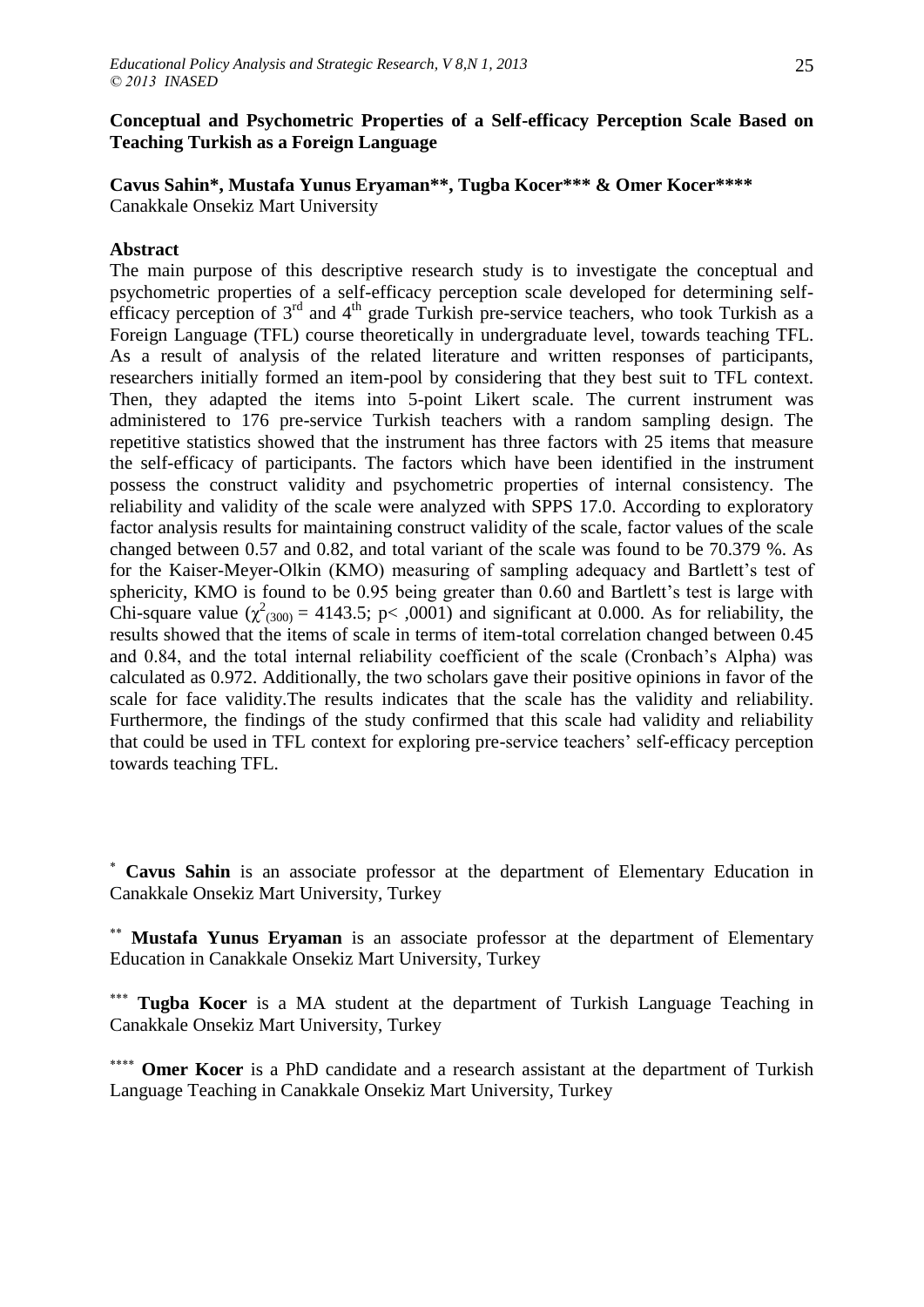Perceived self-efficacy is basically defined as people"s beliefs in their capabilities to produce given tasks (Bandura, 1997). As for teaching profession, teachers' self-efficacy has been concerned with their beliefs and student learning outcomes (Gibson & Dembo, 1984; Henson, Kogan & Vacha-Haase, 2001). Self-efficacy is therefore one of the important factors in educational inquiry such as assumption, attitude, motivation and perception. According to Bandura (1993, 1997), 'efficacy is then likely such a belief. Teachers' perceived capabilities to teach a topic seem to have a direct impact on teaching practices. Teachers" perceived efficacy influences not only the kind of environment they create for their students but also their judgments about the different tasks they perform to bring about student learning (Cited in Chacon, 2005: 257).

Although many studies have investigated foreign language teacher efficacy in different disciplines, there has been no research in TFL context as regards to teachers' self-efficacy. Moreover, the studies on foreign language teachers' self-efficacy have been so far conducted to explore the perceived self-efficacy of teachers such as non-native English, French, German teachers etc. The present study then focuses on native pre-service Turkish teachers" selfefficacy towards teaching Turkish as a Foreign Language (TFL).

Based on the teacher education literature, a qualified foreign language teacher should have pedagogical content knowledge, classroom management skills, measurement and evaluation skills, material development skills, foreign language teaching methods skills etc. These parameters are concerned with the self-efficacy of a foreign language teacher (Thomas, 1987). Accordingly, foreign language teacher self-efficacy parameters are generally grouped into three categories. These are self-competence in related subject, pedagogical content knowledge, cultural competence (Alkan, 2000; Demirel, 1989). In this regard, Ministry of Turkish National Education (2002) reported teacher efficacy parameters in 17 categories. These are efficacy of teaching, knowing student, planning the period of instruction, material development, educational skills, classroom management, student outcome measurement and evaluation, guidance to student, developing basic learning skills of student, serving student by regarding their individual differences, education for adult learners, activities outside of the classroom, self-developing, serving school, improving communication skills around the school, general cultural knowledge, and skills about the related subject. As evidence from these self-efficacy parameters of a teacher, it is clearly seen that there are not grouped selfefficacy categories according to specific academic teaching disciplines. It was not until 2008 that MNE determined specific teaching self-efficacy of a teacher studying in these disciplines such as Science teaching, English teaching, etc. In this regard, the self-efficacies of an English teacher were grouped by MNE as follows: (1) Planning and organizing the educational period of English language teaching, (2) developing basic language skills such as reading, writing, listening, and speaking, (3) student outcome evaluation in a formative and summative way, (4) cooperating with school, parents, and community, (5) reaching professional development level in English language teaching.

As seen, there is not any determined teacher self-efficacy criterion for the purpose of teaching TFL. Because of the recently spread of teaching TFL especially in Europe, Asia and Arabic countries (Demircan, 2002) and also the majority of TFL teachers are Turkish, it is, then, required to measure and determine conceptual framework of self-efficacy of a TFL teacher. In this regard, it is aimed to investigate the conceptual and psychometric properties of a self-efficacy perception scale developed for determining self-efficacy perception of 3rd and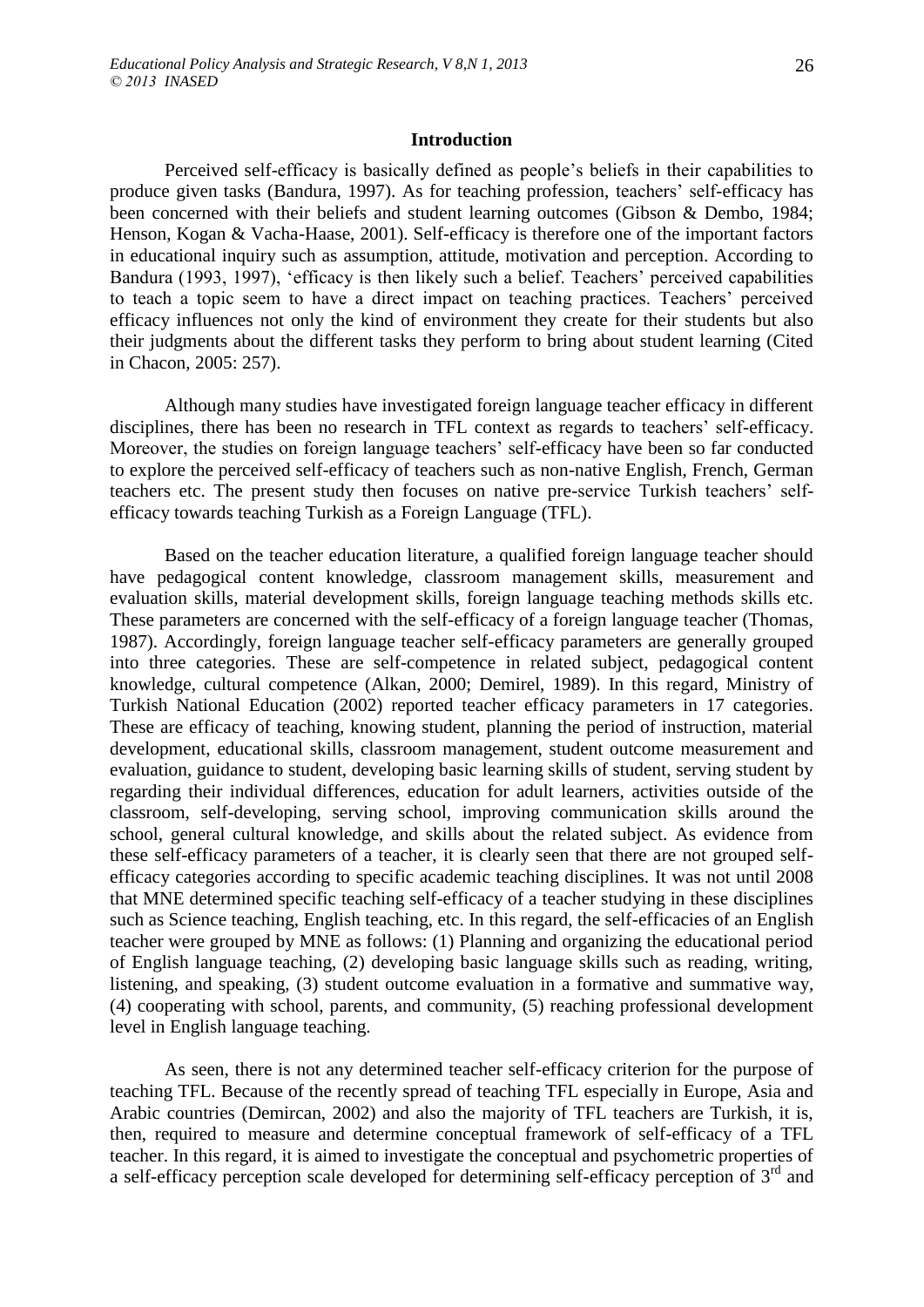4<sup>th</sup> grade Turkish pre-service teachers towards teaching TFL, who took Turkish as a Foreign Language (TFL) course theoretically in undergraduate level. This study, then, outlined the conceptualization of self-efficacy phenomenon as a psychological concept in education, and the development process of a self-efficacy perception scale Based on Teaching Turkish as a Foreign Language (SEPCTTFL).

The researchers conducted two phases in this study. The aim of the first phase (preliminary study) is to construct a conceptual framework as a preliminary way, and to make a pool filled with related items. While, the aim of the second phase of the study focuses on investigating internal consistency, factor forms, and construct validity of the scale.

## **Preliminary Study**

The participants of the research composed of 103 pre-service Turkish teachers who are studying in  $3<sup>rd</sup>$  and  $4<sup>th</sup>$  grade and taking Turkish as a foreign language lessons theoretically in Faculty of Education at Çanakkale Onsekiz Mart University. A questionnaire was administered to this group in a voluntary basis.

In this preliminary study, a questionnaire was given to participants consisting of openended questions such as writing at least 10 reasons defining a TFL teacher having selfefficacy, and 2) Do you feel yourself as a pre-service TFL teacher having self-efficacy? Explain in detail.

The conceptual framework of perceived self-efficacy towards teaching TFL was developed from this preliminary study. The researchers explored thematically three conceptual factors explaining the self-efficacy towards teaching TFL. They are stated as follows:

- 1. Self-efficacy perception towards teaching basic language skills. It means that the items addressing to the need of teaching basic foreign language skills such as reading, listening, writing, and speaking.
- 2. Self-efficacy perception towards foreign language teaching methods, and measurement and evaluation. This factor pertains to a desire to know specific inclass techniques and student outcome measurement and evaluation.
- 3. Self-efficacy perception towards vocational pedagogy and general culture. In this factor, the students stated that vocational skills and general culture teaching is required to be entitled as an effective TFL teacher.

The researchers used this conceptual framework for constructing the item pool. Figure 1 clearly shows the conceptual factors of the teacher self-efficacy construct.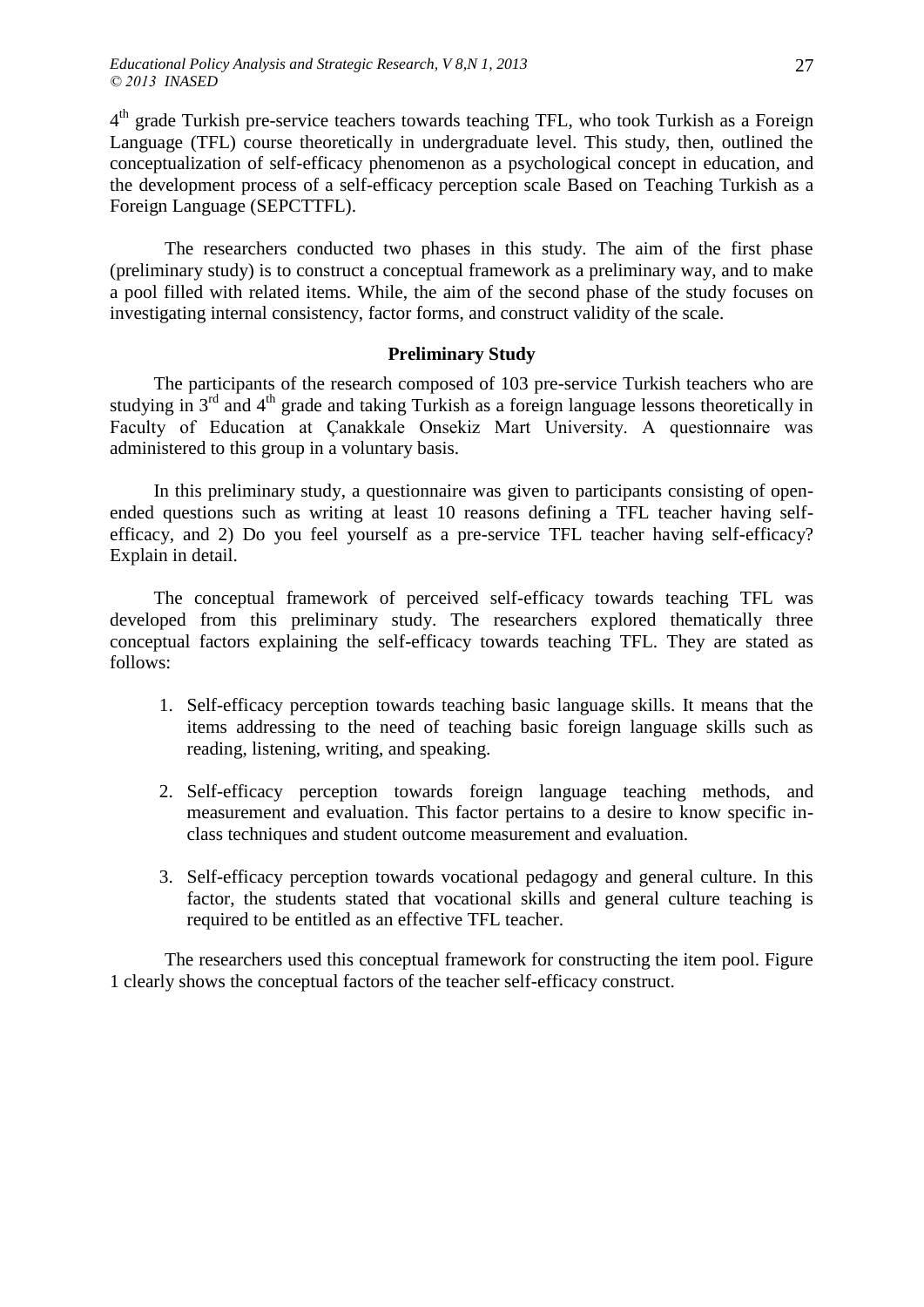

*Figure 1. Preliminary Factors of the Teacher Self-efficacy*



#### **Sampling and Procedure**

In the second phase of the study, the self-efficacy scale was administered to 176 native Turkish speaker students studying in  $3<sup>rd</sup>$  and  $4<sup>th</sup>$  grade Turkish language teaching department in Çanakkale Onsekiz Mart University. The Pilot Form of the scale was administered in Turkish language in a regular lesson in faculty. The administration period of the scale took 30 minutes in a voluntary basis as in the first step of the study.

### **Instrument**

The first part of the scale comprises of the items as regards to self-efficacy which is based on conceptual factors as in the first phase of the study, and the second part of the scale investigated participants' demographic features. The first dimension of the scale contained 43 items. The first 10 items dealt with the self-efficacy perception towards teaching basic language skills (e.g., "I can support the development of my TFL learning students' reading skills"). The second 13 items dealt with self-efficacy perception towards foreign language teaching methods and measurement, evaluation (e.g., "I can develop strategies to motivate TFL learner to the course"). The remaining 20 items dealt with self-efficacy perception towards vocational pedagogy and general culture (e.g., "I can support my TFL learner students' recognizing different accents of Turkish).

The prepared scale was reviewed by three scholars studying in applied linguistics and psychology. They were doctoral degree researchers and gave their positive feedback about the scale. According to their views, researchers made revisions on the items of the scale. The scale was adapted into 5 point Likert-type using (1) Strongly disagree, (2) Disagree, (3) Neutral, (4) Agree, (5) Strongly agree. The original Turkish version of the scale is given in Appendix – A.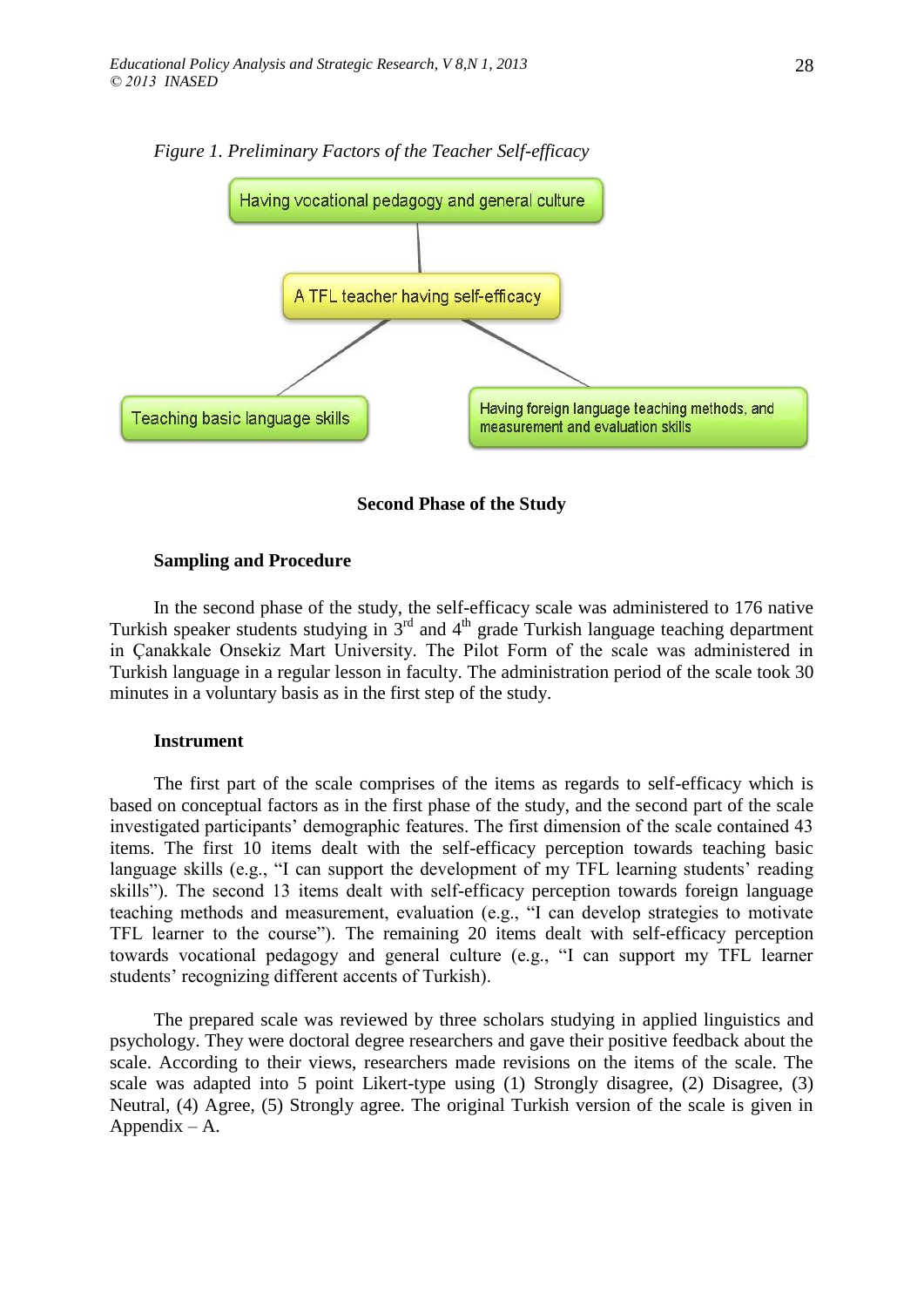#### **Data Analysis**

The data obtained from 176 participants were analyzed by SPSS 17.0 in order to explore descriptive features of the scale such as mean, standard deviation, minimum and maximum, item-total correlation coefficient for reliability, and exploratory factor analysis. Factor analysis was run according to a value of 1.0 Eigenvalue, a three percent of the total variance, and a minimum 50 % factor loading of each factor.

### **Results**

According to the statistical analysis, descriptive statistics for each item in the scale were obtained. Table 1 clearly shows the 5 most and 5 least agreed items in the pretest scale fulfilled by 176 participants. Table 1 also shows the items which were not included into last scale form.

*Most and least agreed items*

| Item   | Most Agreed Items                                                 | Mean | <b>SD</b> |
|--------|-------------------------------------------------------------------|------|-----------|
| no     |                                                                   |      |           |
| 15     | I can decide to utilize what kind of measurement and evaluation   | 3,43 | 1,19      |
|        | tools for measuring outcome of Turkish learners.                  |      |           |
| $6^*$  | I can stimulate cultural awareness of Turkish learners by         | 3,43 | 1,24      |
|        | recalling cultural differences and similarities.                  |      |           |
| $34^*$ | I can control disruptive behaviors f students in teaching Turkish | 3,42 | 1,14      |
| 43     | I can give information about important persons in Turkey to       | 3,40 | 1,24      |
|        | Turkish learners.                                                 |      |           |
| $21^*$ | I can provide an environment for group works of Turkish           | 3,38 | 1,15      |
|        | learners.                                                         |      |           |
|        |                                                                   |      |           |
|        | <b>Least Agreed Items</b>                                         |      |           |
| 29     | I can teach Turkish to students by regarding their learning       | 3,01 | 1,11      |
|        | strategies.                                                       |      |           |
| 11     | I can teach Turkish to students only by speaking Turkish in       | 2,99 | 1,06      |
|        | classrooms.                                                       |      |           |
| $27^*$ | I can design student-centered and authentic activities in         | 2,98 | 1,03      |
|        | teaching Turkish.                                                 |      |           |
| $28^*$ | I can develop required teaching materials in Turkish teaching.    | 2,96 | 1,22      |
| 38     | I can teach Turkish to students by regarding their age.           | 2,90 | 1,28      |

\**Excluded items before factor analysis*

Table 1 demonstrated that the first five items have the highest mean scores. These items are concerned with classroom management, measurement and evaluation, and cultural awareness towards target society which a TFL teacher should have so as to be attributed as an effective teacher. These features can be titled as general features which a teacher should have, especially not specific to foreign language teachers. Actually, the least stated items are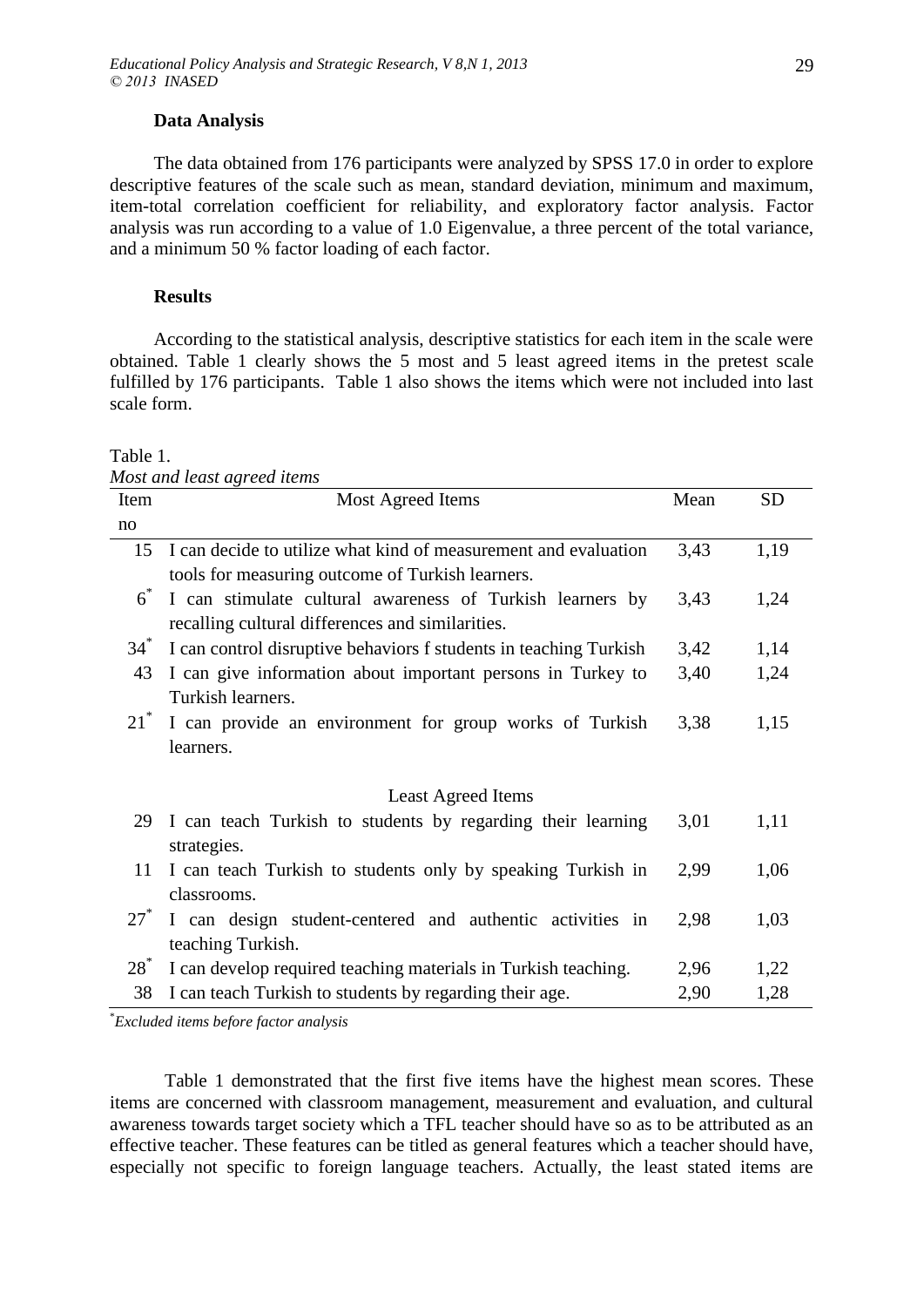categorized under the specific vocational skills which a language teacher must have so as to be attributed as an effective teacher with respect to authentic material development, student language learning strategies, etc.

## **Item-total Reliability**

The internal consistency analysis was run, after descriptive statistics of 43 items, for seeing the contribution of each item to the variance. To that end, by using Cronbach Alpha coefficient, item-total correction coefficient was run. As a criterion for not including the items to the factor analysis, the value of 0.40 was based. Item-total statistics of 43 items varied between 0.45-0.84. For this reason, all 43 items were subjected to factor analysis.

Table 2 demonstrated the reliability of factors determined with respect to self-efficacy perception of pre-service teachers towards teaching TFL. It can be concluded from the table that factor 1 met the highest reliability scores after Factor 1, and Factor 2. It can be stated that internal consistency reliability determined by item-total correlation of each factor is found to be high. Accordingly, self-efficacy scale has a high reliability.

### Table 2.

*Reliability of the self-efficacy scale*

| Factor                                                 | No. of       | Range of           | <b>Alpha</b>       |
|--------------------------------------------------------|--------------|--------------------|--------------------|
|                                                        | <b>Items</b> | <b>Alpha</b>       | <b>Coefficient</b> |
|                                                        | Accepted     | <b>Coefficient</b> |                    |
| 1: Self-efficacy<br>perception<br>towards<br>Factor    | 5            | $0.738 - 0.876$    | 0,925              |
| teaching basic language skills                         |              |                    |                    |
| Factor 2: Self-efficacy perception towards foreign     | 6            | $0.494 - 0.779$    | 0,880              |
| language teaching methods and measurement,             |              |                    |                    |
| evaluation.                                            |              |                    |                    |
| Self-efficacy<br>perception<br>towards<br>3:<br>Factor | 14           | $0.711 - 0.858$    | 0,965              |
| vocational pedagogy and general culture                |              |                    |                    |
| <b>Total</b>                                           | 25           | $0.458 - 0.844$    | 0,972              |

### **Factor Analysis**

After reliability statistics, an exploratory factor analysis was run for 43 items having at least the value of 0.40. Firstly, 43 items were factored by using Principal Component Analysis (PCA) so as to obtain factors. The 15 items having at least 0.100 similarities to other dimensions were omitted. A second factor analysis was conducted and obtained 28 items. Finally, 3 items having at least 0.100 similarities to other dimensions were omitted and a final run was conducted and obtained 25 items with 3 factors.

Factor analysis was run according to the some parameters such as value of 1.0 Eigenvalue, three percent of the total variance, and a minimum 50 % factor loading of each factor. According to exploratory factor analysis results for maintaining construct validity of the scale, factor values of the scale changed between 0.57 and 0.82, and total variant of the scale was found to be 70.379 %. As for the Kaiser-Meyer-Olkin (KMO) measuring of sampling adequacy and Bartlett's test of sphericity, KMO is found to be 0.95 being greater than 0.60 and Bartlett's test is large with Chi-square value ( $\chi^2_{(300)} = 4143.5$ ; p< ,0001) and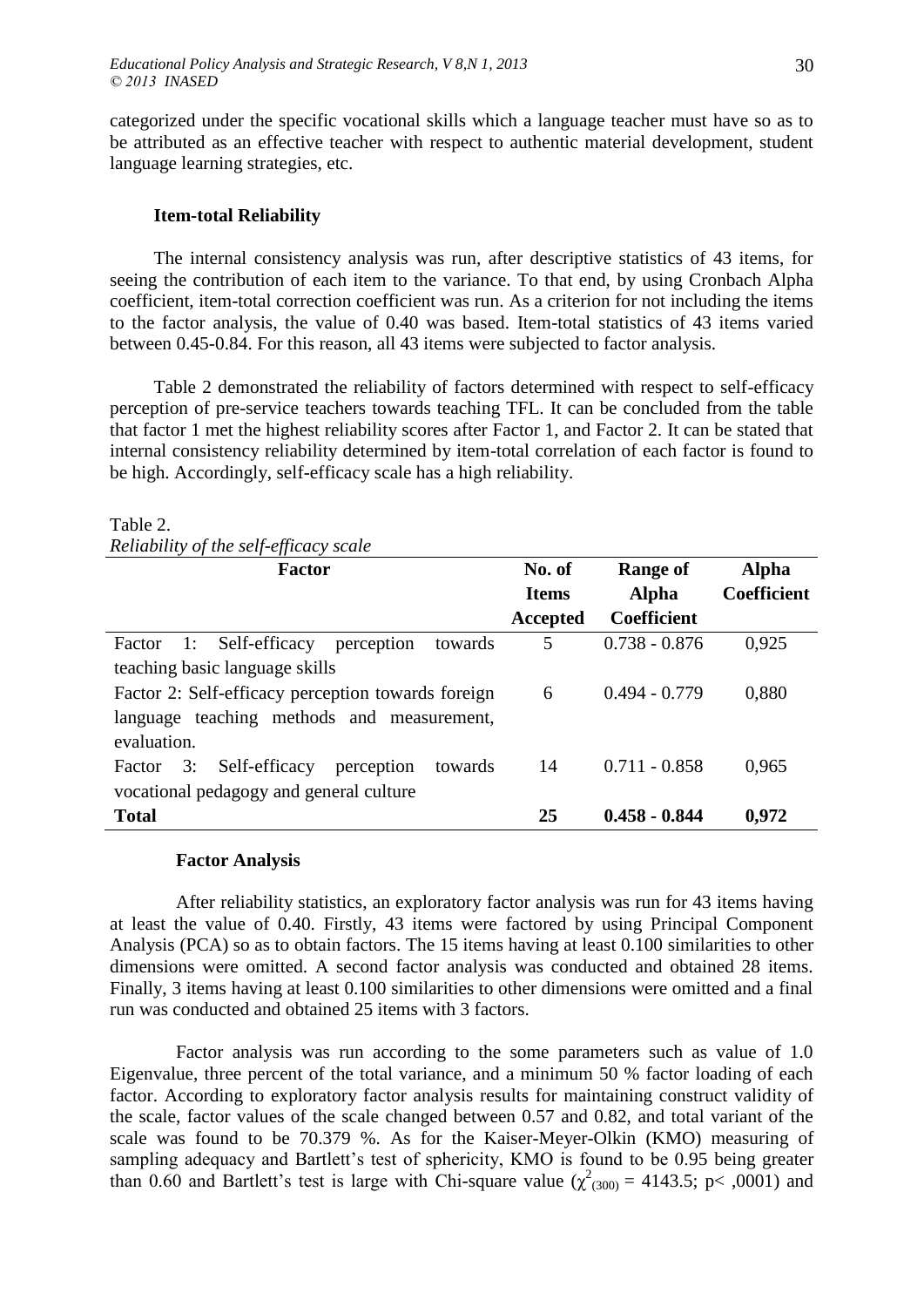significant at 0.000. To determine factor number of the scale, the Eigenvalue and component number were handled as a whole as seen in Figure 2.



# **Scree Plot**

## *Figure 2. Eigenvalue-Factor structure*

Table 3 shows each item and factor loadings of all items. After factor analysis, the researchers gave an appropriate name for each factor thematically based on the preliminary study conducted for determining conceptual structure of self-efficacy of a language teacher towards teaching TFL.

### Table 3.

|  | Factor loadings of the self-efficacy scale |  |
|--|--------------------------------------------|--|
|  |                                            |  |

| Item | IJ<br>Items                                                                                                          | F1   | F <sub>2</sub> | F <sub>3</sub> |
|------|----------------------------------------------------------------------------------------------------------------------|------|----------------|----------------|
| No.  |                                                                                                                      |      |                |                |
|      | Factor 1: Self-efficacy perception towards teaching basic language skills                                            |      |                |                |
| 1.   | As a pre-service teacher, I hope to improve reading<br>skills of Turkish learners.                                   | .697 |                |                |
| 2.   | As a pre-service teacher, I hope to improve writing<br>skills of Turkish learners.                                   | .785 |                |                |
| 3.   | As a pre-service teacher, I hope to improve speaking<br>skills of Turkish learners.                                  | .821 |                |                |
| 4.   | As a pre-service teacher, I hope to improve listening<br>skills of Turkish learners.                                 | .631 |                |                |
| 5.   | As a pre-service teacher, I hope to develop<br>techniques and principles in order to teach basic<br>language skills. | .735 |                |                |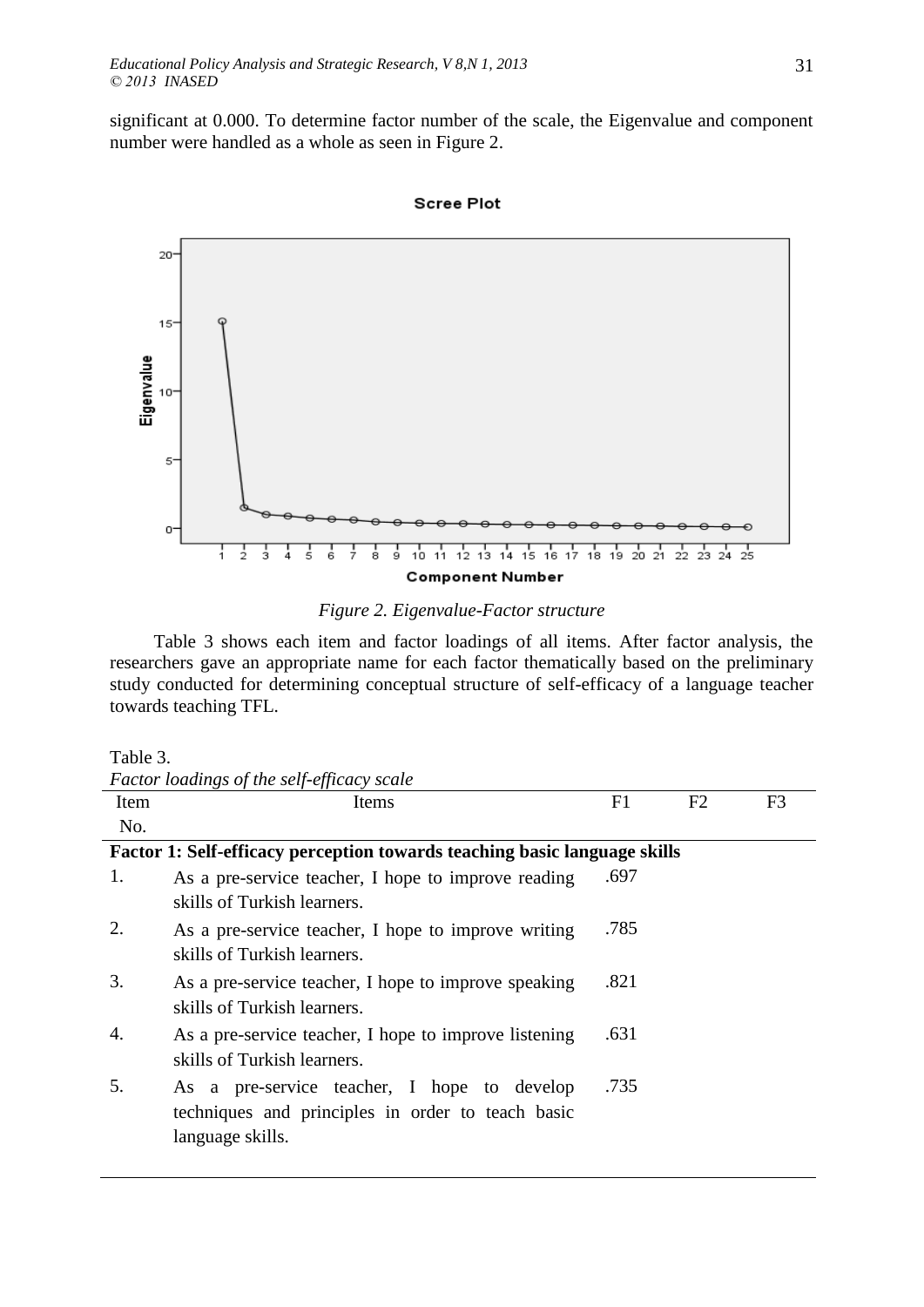|     | Factor 2: Self-efficacy perception towards foreign language teaching methods and                                       |      |
|-----|------------------------------------------------------------------------------------------------------------------------|------|
|     | measurement, evaluation.                                                                                               |      |
| 8.  | I can utilize appropriate teaching strategies related to<br>teaching program and objectives in teaching Turkish.       | .676 |
| 9.  | I can effectively utilize many variables such as<br>reinforce, clue, and feedback in teaching Turkish.                 | .630 |
| 10. | I can develop motivational strategies for students in<br>teaching Turkish.                                             | .657 |
| 11. | I can teach Turkish to students only by speaking<br>Turkish in classrooms.                                             | .610 |
| 14. | I can effectively utilize required measurement and<br>evaluation tools in teaching Turkish.                            | .768 |
| 15. | I can decide to utilize what kind of measurement and<br>evaluation tools for measuring outcome of Turkish<br>learners. | .574 |
|     | Factor 3: Self-efficacy perception towards vocational pedagogy and general culture                                     |      |
| 23. | I can provide that students obey the class rules in<br>teaching Turkish.                                               | .641 |
| 24. | I can provide that students have knowledge about<br>Turkish cinema.                                                    | .722 |
| 29. | I can teach Turkish to students by regarding their<br>learning strategies.                                             | .708 |
| 31. | I can provide that students learn Turkish culture in<br>teaching Turkish.                                              | .769 |
| 32. | I can provide that students learn different accents of<br>Turkish language.                                            | .746 |
| 33. | I can provide that students have knowledge about<br>actual information about Turkey.                                   | .774 |
| 35. | I can provide that students have knowledge about<br>contemporary Turkish literature.                                   | .678 |
| 36. | I can provide that students have knowledge about<br>important cities of Turkey.                                        | .674 |
| 37. | I can provide that students have knowledge about<br>Turkish education system.                                          | .682 |
| 38. | I can teach Turkish to students by regarding their<br>age.                                                             | .771 |
| 39. | provide that<br>Turkish<br>students<br>learn<br>I can<br>superstitions.                                                | .768 |
| 41. | I can provide that students learn Turkish food culture.                                                                | .747 |
| 42. | I can provide that students have knowledge about<br>Turkish family system.                                             | .715 |
| 43. | I can give information about important people in<br>Turkey to Turkish learners.                                        | .630 |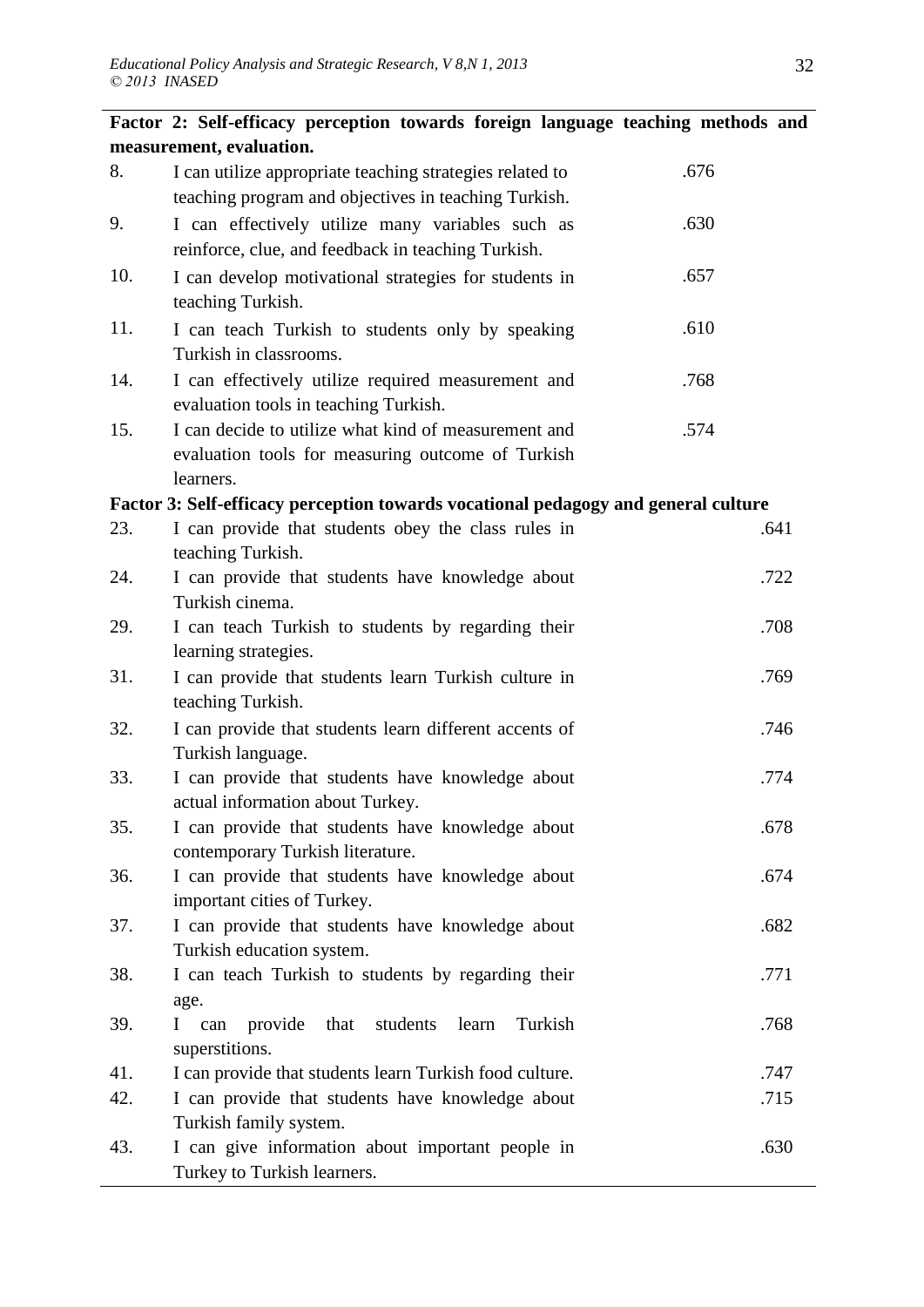| Eigenvalue                 | 1.0  |      | 15.0 |
|----------------------------|------|------|------|
| <b>Percent of Variance</b> | 18.2 | 18.3 | 33.8 |
| <b>Cumulative</b>          |      |      | 70.3 |

The three factors accounting for 70. 3%, as regards to variance, of perceived selfefficacy of pre-service teachers towards teaching TFL were labeled as follows:

#### **Factor 1 – Self-efficacy perception towards teaching basic language skills**

This factor is concerned with the perceived self-efficacy of pre-service teachers towards teaching basic language skills such as reading, writing, listening, and speaking by integrating language teaching methods and principles. That is the main desire of a language teacher to teach basic language skills to learners. This factor also indicates that self-efficacy towards teaching basic language skills is not only valid for TFL teachers but also for English, French, German etc., language teachers.

## **Factor 2 – Self-efficacy perception towards foreign language teaching methods and measurement, evaluation**

This factor is concerned with the self-efficacy perception towards knowing foreign language teaching methods, and measurement and evaluation; that is, a desire to know specific in-class techniques and student outcome measurement and evaluation. That is one of the main desires of a language teacher to know foreign language teaching methods, and measurement and evaluation criteria so as to be attributed as an effective language teacher.

## **Factor 3 – Self-efficacy perception towards vocational pedagogy and general culture**

This factor is concerned with the self-efficacy perception of pre-service teachers towards knowing vocational pedagogy and general culture so as to be attributed as an effective teacher. Vocational pedagogy and general culture refers to integrating pedagogical content knowledge with pragmatics of target society.

#### **Discussion And Conclusion**

# *What are the self-efficacy perceptions of pre-service Turkish teachers towards teaching Turkish as a Foreign Language?*

It is aimed to investigate the conceptual and psychometric properties of a self-efficacy perception scale developed for determining self-efficacy perception of  $3<sup>rd</sup>$  and  $4<sup>th</sup>$  grade preservice Turkish teachers towards teaching TFL, who took Turkish as a Foreign Language (TFL) course theoretically in undergraduate level.

This study outlined the conceptualization of self-efficacy phenomenon as a psychological concept in education, and the development process of a self-efficacy perception scale Based on Teaching Turkish as a Foreign Language (SEPCTTFL). As taken into account the contribution of determining teachers" self-efficacy to educational researches, positive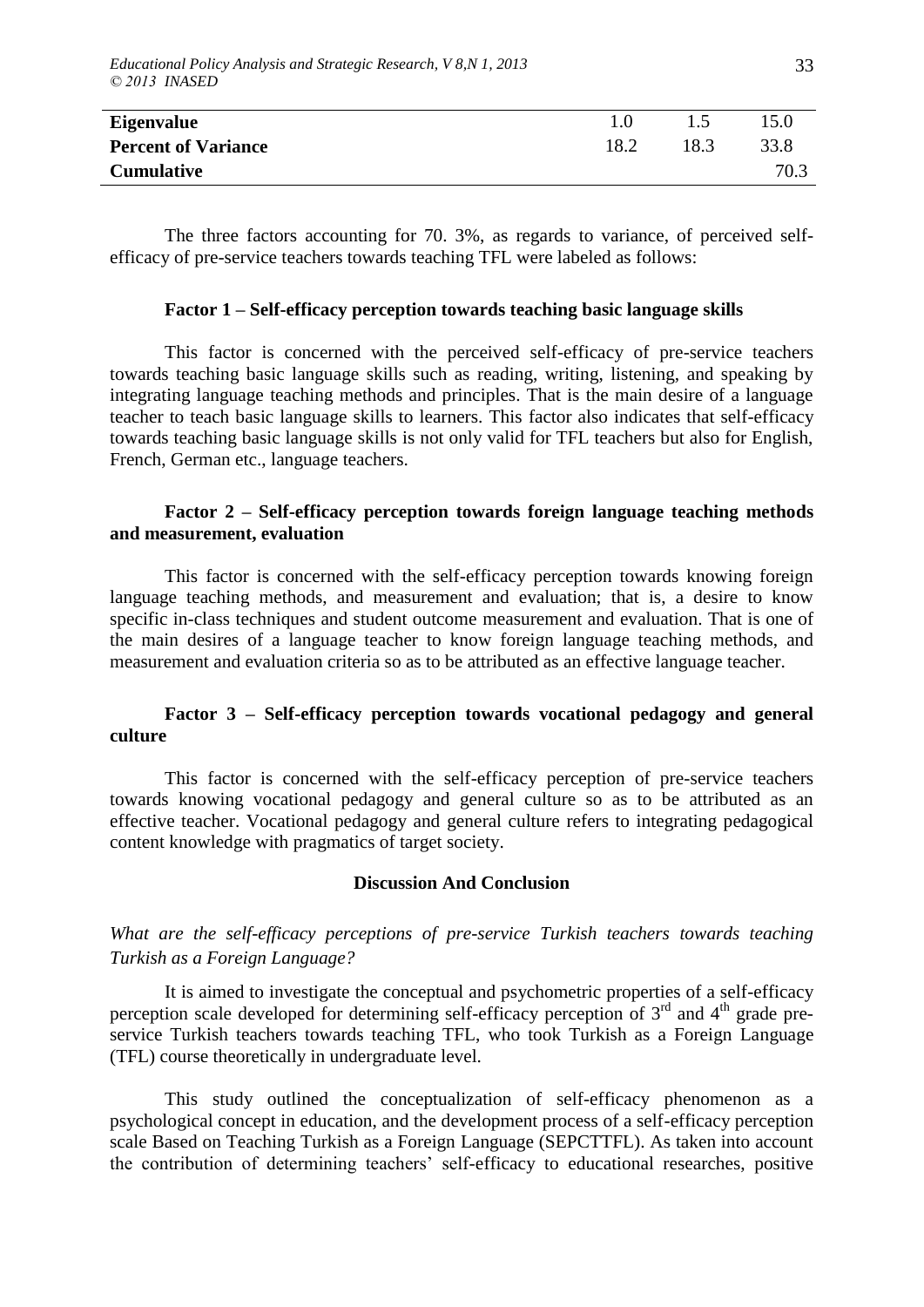teacher self-efficacy is then among the desired missions (Ross, 1995; Soodak & Podell, 1996; Wheatley, 2002).

As evidence from this study, pre-service Turkish teachers do not feel self-efficacy towards teaching TFL. However, the most agreed statements by participants are categorized into three factors. These statements are measurement and evaluation, classroom management, and cultural awareness towards target society which a TFL teacher should have so as to be attributed as an effective teacher.

According to descriptive statistics of each factor, the overall self-efficacy perceptions of the pre-service Turkish teachers towards teaching TFL were found to be moderate. Selfefficacy perception towards foreign language teaching methods, and measurement and evaluation is seen to be 3.24, and self-efficacy perception towards teaching basic language skills is seen to be 3.20, and lastly self-efficacy perception towards vocational pedagogy and general culture is seen to be 3.14. When these results are interpreted it can be said that preservice teaches are neutral about deciding their self-efficacy towards teaching TFL. Historically, there is a body of research that indicates that teachers' training education influences their teaching (Barth, 2002; Ingersoll, 2003; Darling-Hammond & Bransford, 2005; Heritage & Vendlinski, 2006; Hill, Rowan & Ball, 2005). However, the present results showed that pre-service Turkish teachers rate their self-efficacy perception to be modest.

By reviewing the related teacher education literature, it is clearly seen that there are many studies in Turkey and western communities concerned with self-efficacy perceptions of pre- and in-service teachers. These studies are also carried out by different sampling groups and they also focus on different dimensions of self-efficacy phenomenon. Lin *et al.* (2002) investigated self-efficacy of pre-service English teachers, and Chacon (2005) carried a research so as to explore the self-efficacy perception of in-service English teacher. These two studies showed that self-efficacy of a language teacher is advancing in parallel with his/her related formal education in his/her formal institutions. However, the participants in this study are studying in Turkish as a mother language teaching department and they only take a two credits of Turkish as a foreign language course in theoretical way. As a result of this, it can be quoted that low self-efficacy of these pre-service teachers towards teaching TFL is an expected case. This case also supports the studies cited above. Actually, the reason of their low self-efficacy towards teaching TFL can be explained with the lack of mandatory courses such as techniques and principles of teaching a foreign language because of their current program aiming at training Turkish as a mother language teachers. According to Bandura (1986, 1993, 1997), the construction of a robust self-efficacy belief in person can only be achieved by mastery experiences and vicarious experiences which are witnessed in training and in-service period. However, the participants in this study do not experience any selfefficacy experience entitled with mastery or vicarious in their training period.

With reference to these expected results, the researcher tried to develop a scale for exactly determining the self-efficacy construct of pre-service teachers in order to see clearly in which way self-efficacy perception is high or no. Accordingly, the preliminary and second phase of the study showed a good reliability and high validity in order to measure perceived self-efficacy of pre-service Turkish teachers towards teaching TFL. By using principal component analysis, the findings of factor analysis confirmed the internal structure of the selfefficacy perception scale that shows three distinct factors which measure perceived selfefficacy of Turkish pre-service teachers towards teaching TFL. These three factors are not restricted to preliminary conceptual framework of the study, but these factors confirmed that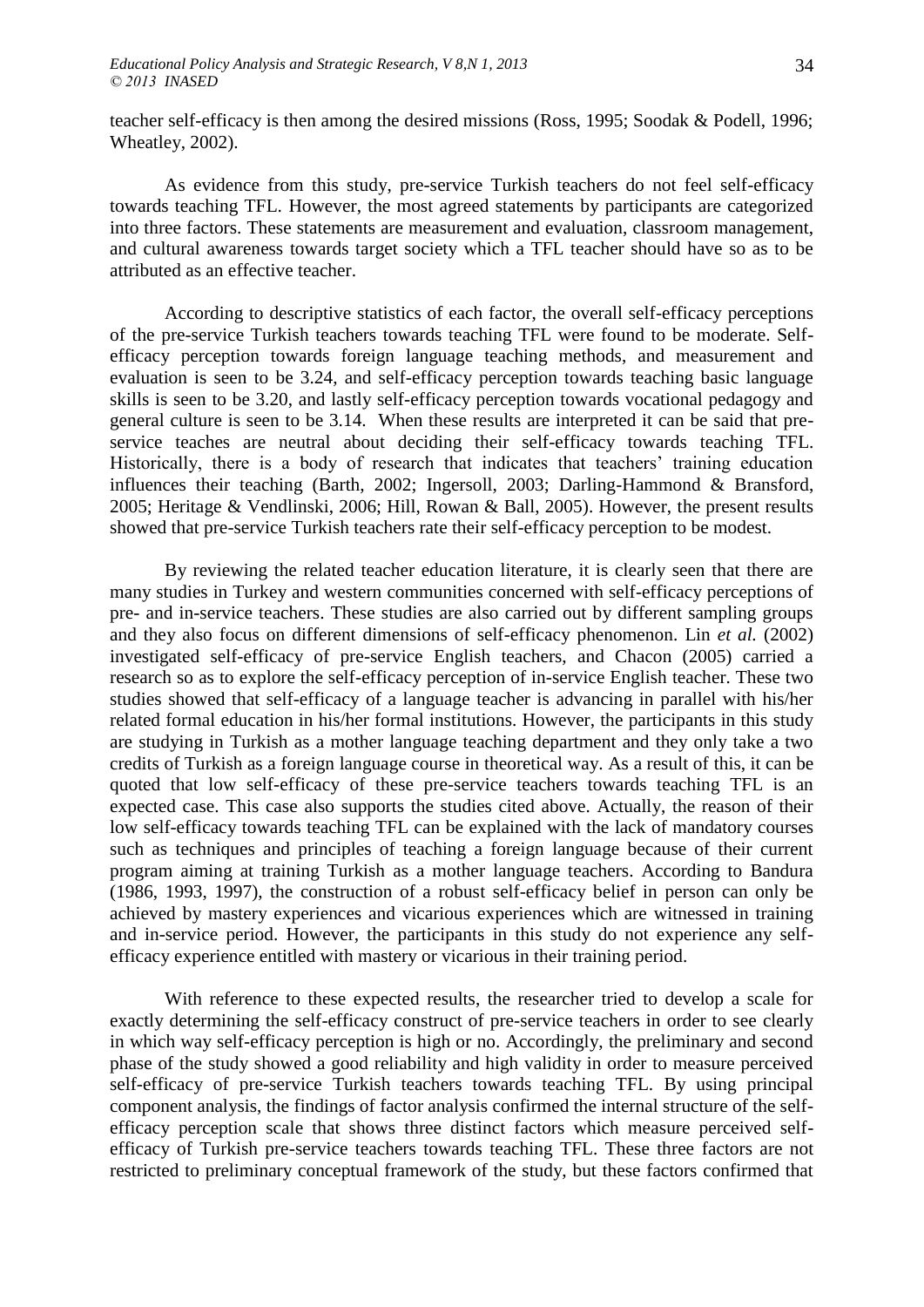self-efficacy perceptions of pre-service Turkish teachers towards teaching TFL are multidimensional.

As evidence from the study, Alpha coefficient measured the internal reliability of the scale and it is found to be high. This result naturally suggests that the scale can be administered to a target community as it has a potential to have a one more time reliability indices. As final words, this study has of course certain implications for future research to be handled with by novice researches as a further research. For this, it would be best to give suggestions for further researches.

- Detailed statistical analysis, multidimensional scaling techniques, and further validation such as confirmatory factor analysis of the obtained dimensions from this pre-service teacher self-efficacy scale are recommended.
- By addressing different statistical techniques entitled with test-retest and split-half methods, reliability index of the perceived self-efficacy scale are to be further established.
- By addressing different variables, validity of the scale is to be reinforced such as addressing to pre-service teachers studying in many Turkish language departments in Turkey.

### **References**

- Alkan, C. (2000). Meslek ve öğretmenlik mesleği. In V. Sönmez (Ed.), *Öğretmenlik mesleğine giriş* (pp.191-230). Ankara: Anı Yayıncılık.
- Bandura, A. (1986). *Social foundations of thought and action: A social cognitive theory*. Englewood Cliffs, N. J: Prentice-Hall.
- Bandura, A. (1993). Perceived self-efficacy in cognitive development and functioning. *Educational Psychologist, 28* (2), 117–148.
- Bandura, A. (1997). *Self-efficacy: the exercise of control.* New York: W. H. Freeman and Company.
- Bandura, A. (1997). *Self-Efficacy: The exercise of control*. New York: Freeman.
- Barth, P. (2002). Add It Up: Mathematics Education in the U.S. Does Not Compute. *Thinking K-16,* 6(1), Presented at the 12th Educational Trust National Conference, Washington, DC.
- Chacon, C. T. (2005). Teachers" perceived efficacy among English as a foreign language teachers in middle schools in Venezuela. *Teaching and Teacher Education, 21*, 257– 272.
- Darling-Hammond, L. & Bransford, J. (Eds.). (2005). *Preparing teachers for a changing world: What teachers should learn and be able to do.* San Francisco: Jossey Bass.
- Demircan, Ö. (2002). Türkçe"nin yabancı dil olarak öğretimi, *Müdafa-I Hukuk,* 21.
- Demirel, Ö. (1989). Yabancı dil öğretmenlerinin yeterlikleri. *Hacettepe Üniversitesi Eğitim Fakültesi Dergisi, 4,* 5-26.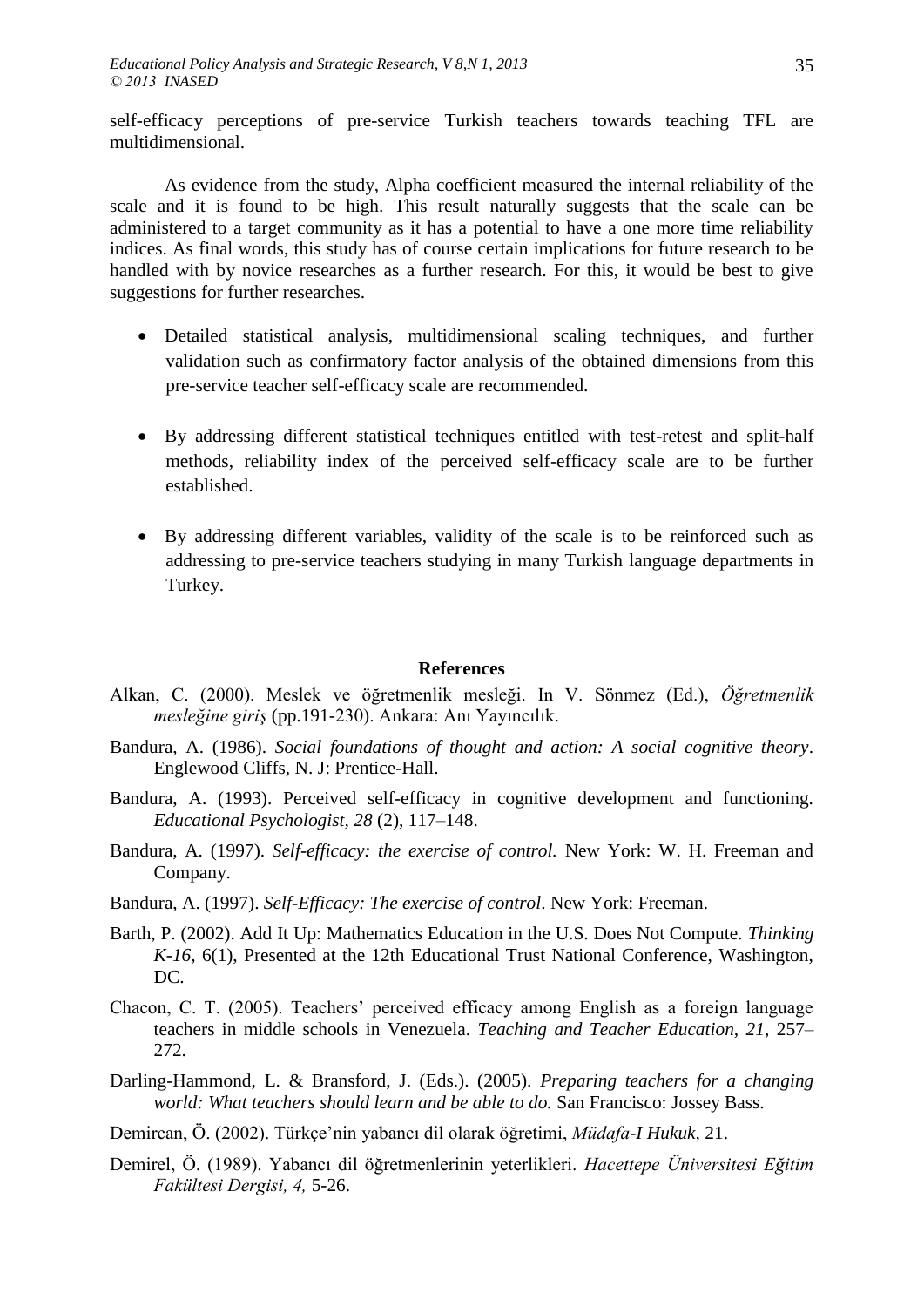- Gibson, S., & Dembo, M. H. (1984). Teacher efficacy: a construct validation. *Journal of Educational Psychology, 76*(4), 569–582.
- Henson, R. K., Kogan, L.R., & Vacha-Haase, T. (2001). A reliability generalization study of the teacher efficacy scale and related instruments. *Educational and Psychological Measurement, 61*(3), 404-420.
- Heritage, M., & Vendlinski, M. (2006). Measuring Teachers' Mathematical Knowledge. (CSE Technical Report 696). In *National Center for Research on Evaluation, Standards, and Student Testing (CRESST).*
- Hill, H. C., Rowan, B., & Ball, D. L. (2005). Effects of teachers' mathematical knowledge for teaching on student achievement. *American Educational Research Journal*, *42*(2), 371- 406.
- Ingersoll, Richard. M. (2003). Out-of-Field Teaching and the Limits of Teacher Policy- A Research Report. Report. Retrieved from <http://www.depts.washington.edu/ctpmail/PDFS/LimitsPolicy-RI-09-2003.pdf>
- Lin, H.L., Gorrell, J. & Taylor, J. (2002). Influence of culture and education on U.S. and Taiwan pre-service teachers" efficacy beliefs. *The Journal of Educational Research, 96*(1), 37–46.
- MNE (2002). *Öğretmen yeterlilikleri.* Ankara: Milli Eğitim Basımevi.
- MNE (2008). *İngilizce öğretmeni özel alan yeterlikleri.* Retrieved from <http://otmg.meb.gov.tr/alaningilizce.html>
- Ross, J. A. (1995). Strategies for enhancing teachers" beliefs in their effectiveness: Research on a school improvement hypothesis. *Teacher College Record, 97*(2), 227-250.
- Soodak, L. C., & Podell, D. M. (1996). Teacher efficacy: Toward the understanding of a multi-faceted construct. *Teaching and Teacher Education, 12*(4), 401-411.
- Thomas, A. L. (1987). Language teacher competence and language teacher education. In R. Bowers (Ed.), *Language teacher education: An integrated program for EFL teacher training.* (pp. 33-42). London: Modern English Publications in association with the British Council.
- Wheatley, K. F. (2002). The potential benefits of teacher efficacy doubts for educational reform. *Teaching and Teacher Education, 18*(1), 5-22.